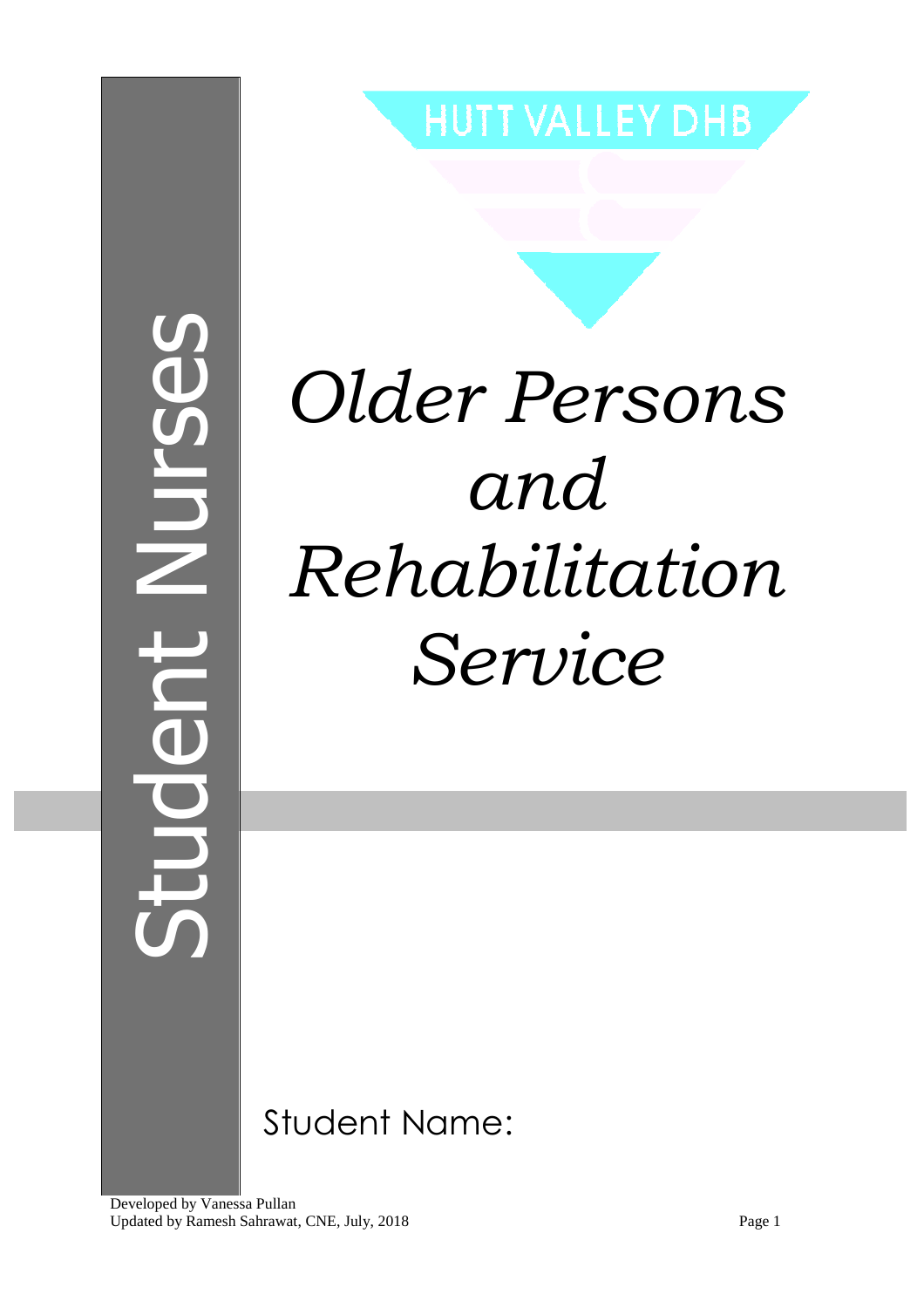# Student Contact Details for Older Persons and Rehabilitation Service

# **Contact details**

The staff on the ward care about your well-being as well as your education. They will notice and be concerned if you don't arrive for a planned shift, if there is illness on the ward or in the case of an emergency. They may need to contact you to check you're ok and to let you know if there needs to be a change to your shifts.

Please could you provide the ward with your contact details and an emergency contact using the form below?

| Your Name         |  |
|-------------------|--|
| Your Home Phone   |  |
| number            |  |
| Your mobile phone |  |
| number            |  |
|                   |  |
| Name of           |  |
| emergency         |  |
| contact           |  |
| Phone number of   |  |
| emergency         |  |

**This information will be kept by a senior staff member for the length of this placement and then will be destroyed. It will not be shared with anyone else without your permission unless there is an emergency.**

# **Contacting your Tutor/CTA**

From time to time the staff on the ward may need to contact your tutor regarding your progress, for support or in the case of problems.

Please could you supply the contact details for the tutor/CTA that will be supporting you during this placement, in the form below?

| Name of Tutor/CTA             |  |
|-------------------------------|--|
| Phone number for<br>Tutor/CTA |  |

**Please complete a new form before each new placement and give it to the senior staff at the beginning of your placement.**

Thank you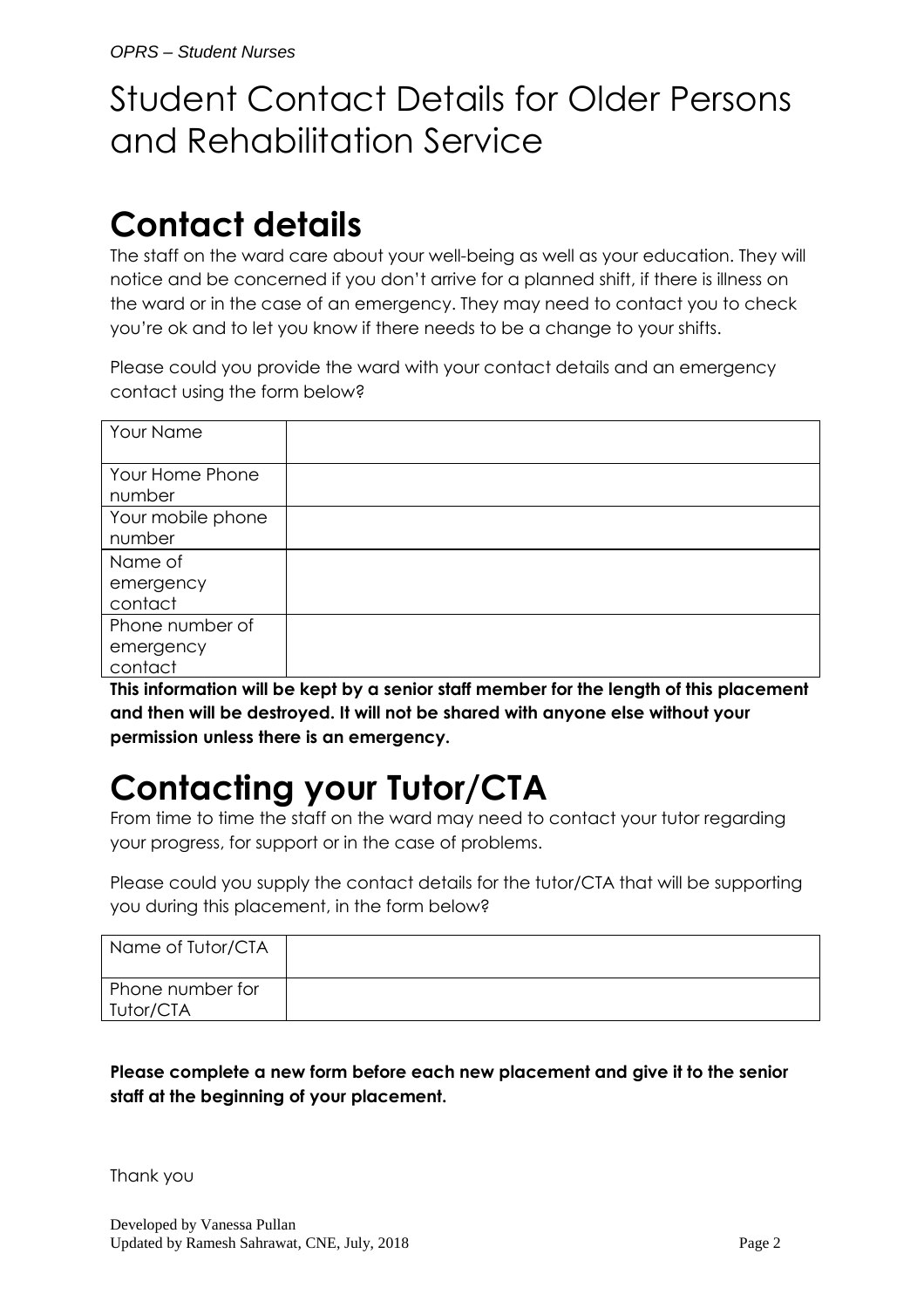# The Older Persons and Rehabilitation Service (OPRS West and OPRS East)

The Older Persons and Rehabilitation Service provide a coordinated interdisciplinary service for people 16 years and upwards within the Hutt Valley. It is customised to meet the complexity of needs of people with disability and/or aged related disorders in order to restore their functional ability and enable them to live as independently as possible. These services should be provided in the setting that will be most suitable for the client.

#### **Services provided are:**

- Inpatient services.
- Resource of expertise and advice to acute medical / surgical and other hospital services, General Practitioner, home and community care providers, residential care and voluntary groups.
- Community Team and community services.
- Psychogeriatric services.
- Services for people under 65 years with physical disabilities.

#### **Access to the service:**

- Referrals are received from other departments within the hospital including Hutt Valley residents who have been treated in Wellington/other regions.
- General Practitioners and other health professional groups and Medical Specialists.
- Patients residing in residential facilities must be referred by their General Practitioner.
- There are no acute admissions directly to the service unless the patients have been seen in the Emergency Department or by the Community Team or seen by the Consultants at various locations and have been assessed as requiring Specialist Rehabilitation.

#### **OPRS admits those who:**

- Are not safe at home and have been seen by a Geriatrician
- Are medically stable but have multiple age related morbidities which require Geriatrician input
- Have significant functional loss inhibiting independence
- Require multidisciplinary input

#### **OPRS does not accept:**

- People who area acutely ill
- Are fully dependent
- Have deteriorated from Rest home to Hospital level care and do not have the potential for improvement
- Require convalescence
- Require terminal or palliative care
- Require admission for long standing mental health problems not related to dementia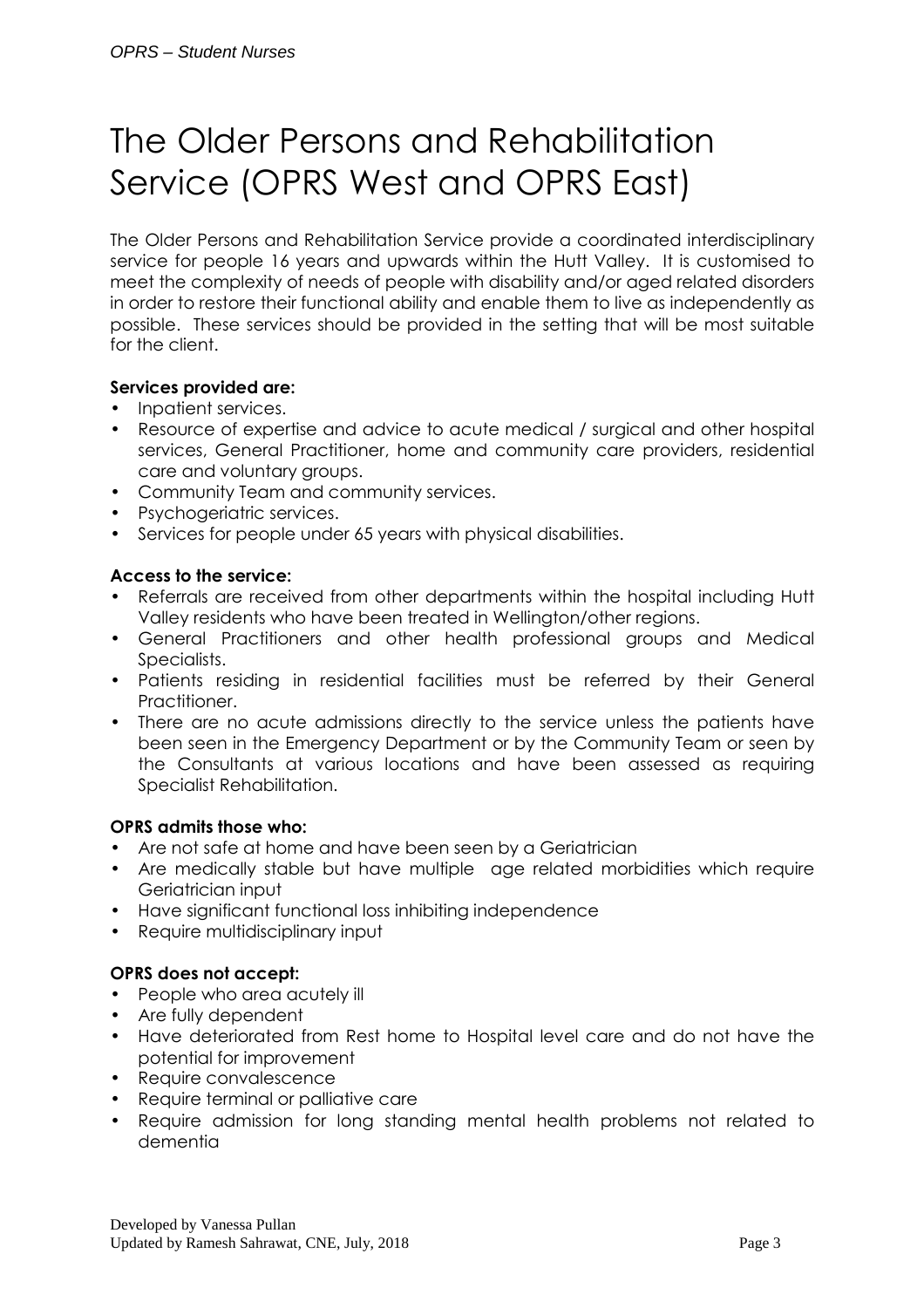#### **The aim of the Older Persons and Rehabilitation Service process is to**:

- Identify and treat potentially reversible conditions and the potential for rehabilitation
- Manage symptoms
- Restore the client to their maximum possible level of function
- Teach adaptive and compensatory skills
- Increase the level of safety for self and others
- Increase capacity for self care or assistance with self care
- Provide assistance for maintaining life roles
- Promote a greater understanding/clarification for the client and the family/whanau to assist them to adjust to the impact of their disability
- Provide input into the assessment of support needs of people
- Providing information, education and support for caregivers
- Ensure that all processes consider and meet the needs of Maori

#### *OPRS East*

The types of patients commonly admitted here are those with age related Dementia and mental health needs. Clients with Parkinson 's disease are also admitted into OPRS East.

#### *OPRS West*

The types of patients most commonly seen here are those having suffered a cerebral event, such as a Stroke or Motor Neuron disease,

Both wards also admit ACC patients (fractures and lacerations), post surgical patients or those recovering from a respiratory or cardiac event that requires the input of a multidisciplinary team. We also admit clients who require complex discharge planning.

Each ward runs as independent units, but staff is often shared across the floor.

#### **The Multidisciplinary Team**

We use multidisciplinary team approach and continuity of care is maintained as much as possible. The team consists of but is not limited to:

#### **Medical Staff**

There are two teams of medical staff in West and one team in East. Each team consists of a Consultant, Registrar and House Surgeon.

Outside normal hours the service is covered by Second On.

#### **The Speech Language Therapist**

A Speech Language Therapist (SLT) assesses patients that may have a speech or swallowing problem. The SLT's instructions will be written on the communication board at the patient's bedside, patient notes and on the handover sheet. Appointments will be written on the patient allocation whiteboard in the nurses station. Rehabilitation is about being generally well so eating in the dining room is an expectation. All meals are supervised and a RN/EN/HCA must be present at all times.

#### **The Physiotherapist**

A Physiotherapist assesses all patients and instructions on mobility and correct positioning of limbs. These will be written in patient notes and handover sheet. Appointments will be written on the yellow chart at the bedside and on the patient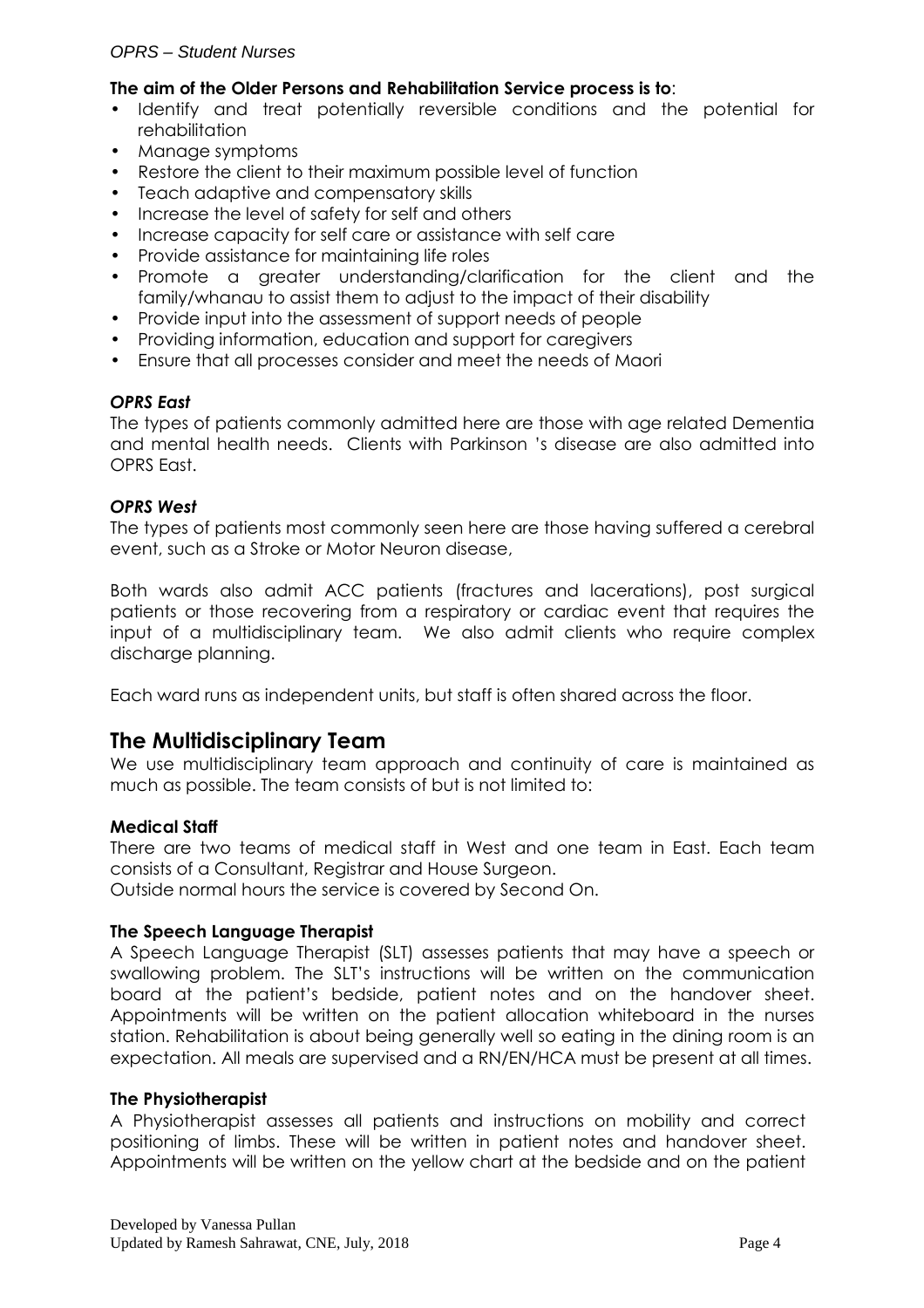#### OPRS – Student Nurses

allocation whiteboard in the nurse's station. Sliding boards, frames, hoists and are available for transferring.

#### **The Occupational Therapist**

The Occupational Therapists assesses and assists patients to improve their ability to perform tasks in their daily living. They help to develop, recover or maintain daily living skills, improve their basic motor functions and abilities as well as to compensate for permanent loss of function.

Daily living activities such as showering, toileting, dressing, kitchen skills, cooking and eating, and home visits are involved in assessment process.

#### **The Social Worker**

All patients are seen by a Social worker on OPRS and an assessment of their social situations in assisting them to maximise their health and wellbeing is completed. This assessment focuses on people and their social environment. This assessment may identify the need for referrals to be made to other agencies and organizations - e.g. Stroke foundation, WINZ, Total Mobility applications, Nurse Maude, Life Unlimited etc.

#### **Registered Nurse**

Registered Nurses utilise nursing knowledge and complex nursing judgment to assess health needs, provide care, and to advise and support people to manage their health. They practice independently and in collaboration with other health professionals, perform general nursing functions and delegate and direct Enrolled Nurses and Health Care Assistants. They provide comprehensive nursing assessments to develop, implement, and evaluate an integrated plan of health care, and provide nursing interventions that require substantial scientific and professional knowledge and skills. This occurs in a range of settings in partnership with individuals, families, whanau and communities.

#### **Enrolled Nurse**

Enrolled nurses practise under the direction of a Registered Nurse to implement nursing care for people who have stable and predictable health outcomes in situations that do not call for complex nursing judgment. The responsibilities of Enrolled nurses include assisting clients with the activities of daily living, recognising the changing needs of clients and performing delegated interventions from the nursing or midwifery care plan.

#### **Health Care Assistant**

The role of the Health Assistant is to provide support to Registered Nurses by assisting them with patient care as directed and by completing housekeeping and clerical tasks.

# Welcome!! We are looking forward to working with you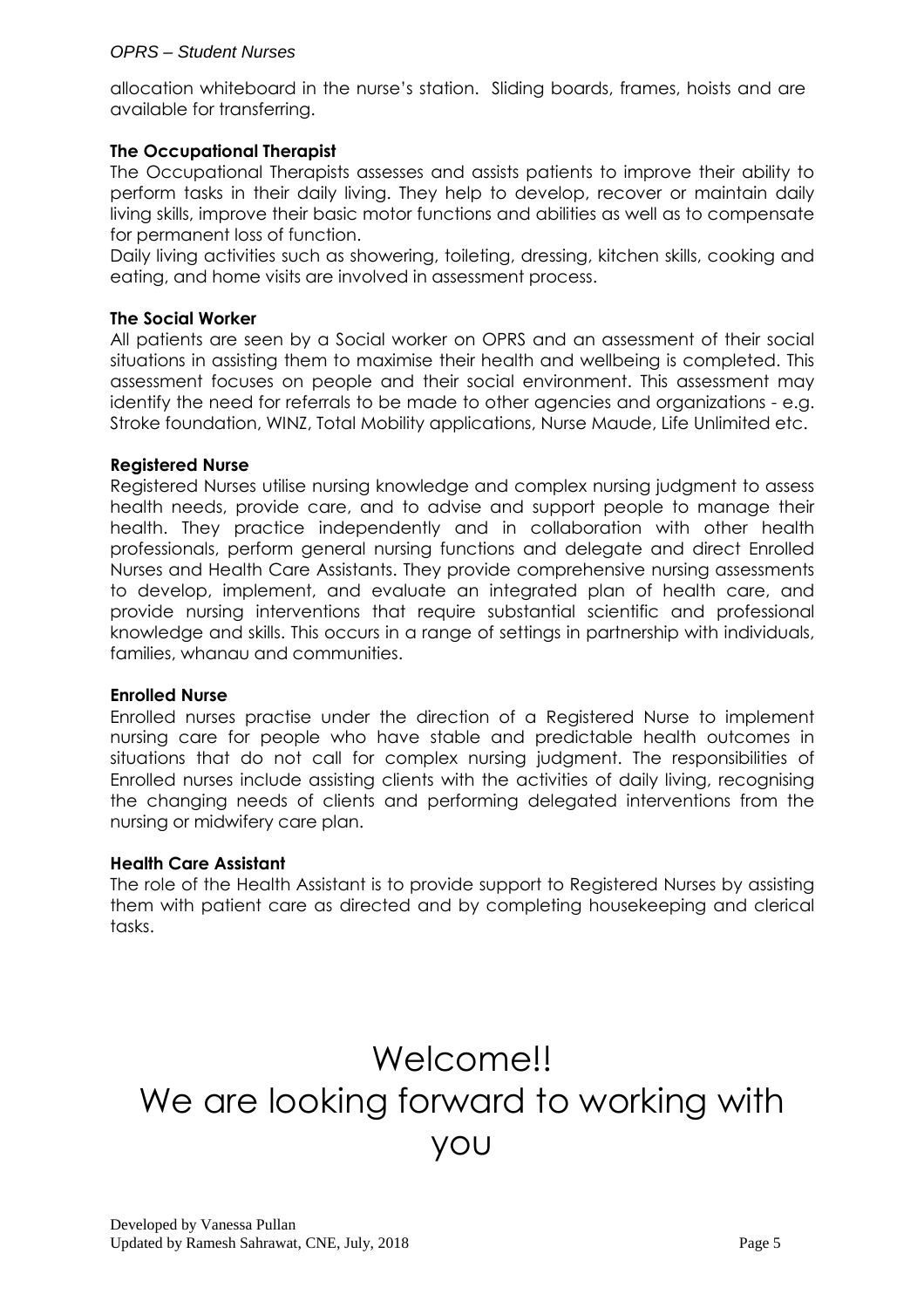# **Contacts**

This should contain information on all the key contacts for the ward/unit

| <b>OPRS West</b>      |          |                        | DD 5709050                        |
|-----------------------|----------|------------------------|-----------------------------------|
| <b>OPRS</b> East      |          |                        | DD 5709051                        |
|                       |          |                        |                                   |
| Clinical              | Nurse    | Ramesh Sahrawat        | DD 5709966                        |
| Educator              |          |                        | Pager 397                         |
|                       |          |                        | Ramesh.sahrawat@huttvalleydhb.org |
|                       |          |                        | $\overline{m}$                    |
| Clinical              | Nurse    | Joycelyn Go            | 8041                              |
| Manager               |          |                        | Pager 406                         |
|                       |          |                        |                                   |
| Associate             | Clinical | <b>Frances Gillies</b> | DD 5709050                        |
| <b>Nurse Managers</b> |          | Cheryl D'Costa         | DD 5709051                        |
|                       |          |                        |                                   |

Ramesh Sahrawat (CNE) is responsible for over seeing all student placements in OPRS. Frances Gillies (ACNM) and Cheryl D'Costa (ACNM) co-ordinate the day to day running of the wards.

# **Your Preceptor**

You will be allocated one main preceptor; this preceptor will be responsible for helping you complete your objectives. We will endeavor to ensure that you mainly work with this preceptor; however, due to shift work this is not always possible. It is **your** responsibility to ensure the nurse you are working with is aware of your objectives for the day/week. You must provide evaluations and/or other paperwork to your preceptor in a timely fashion (i.e. not on the due date!!).

If you have any concerns or questions do not hesitate to contact Ramesh Sahrawat, Clinical Nurse Educator.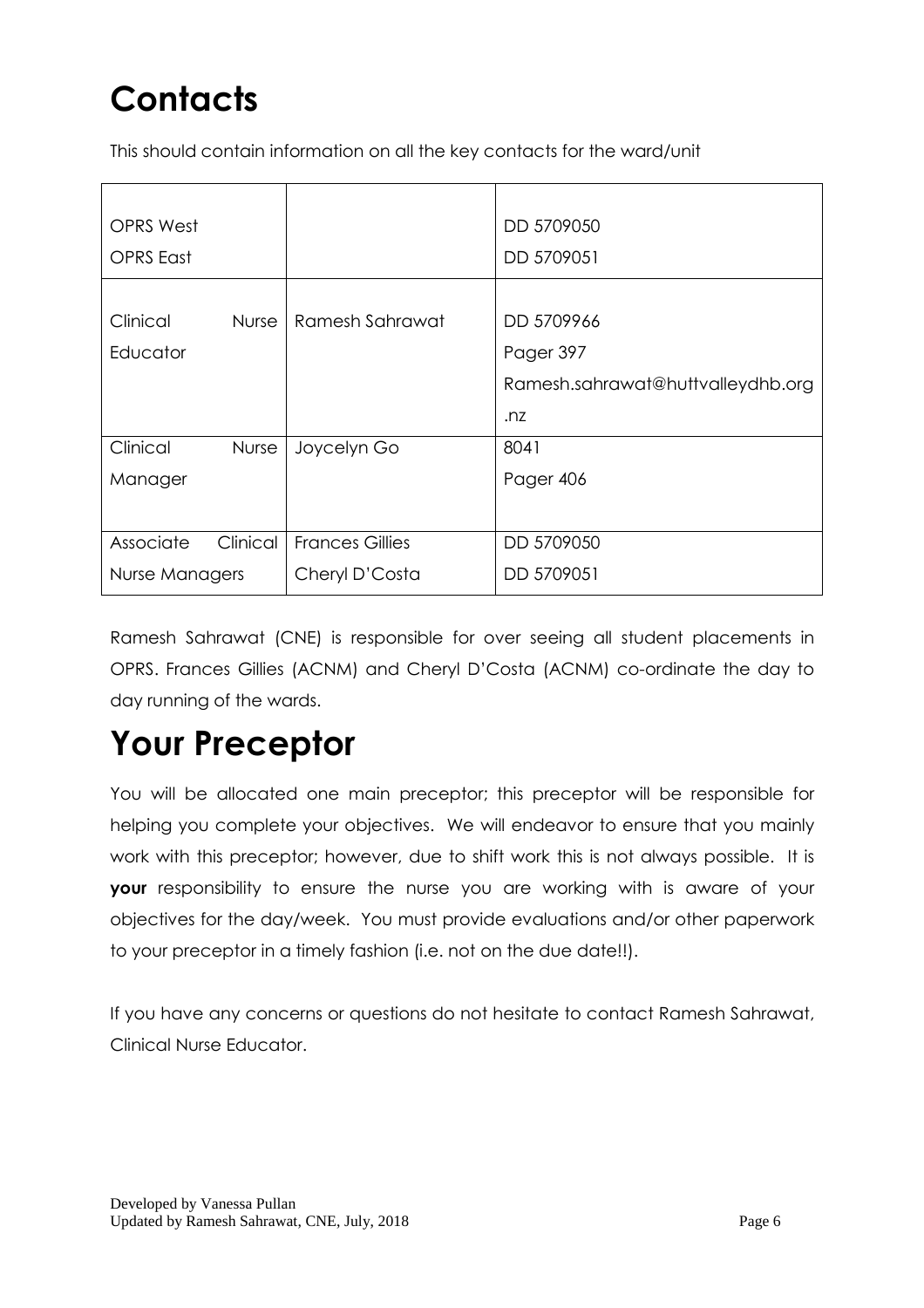### **Expectations of the Student Nurse while in OPRS**

The shifts in OPRS are:

| AM shift: | 0700-1530 |
|-----------|-----------|
| PM shift: | 1445-2315 |

- It is expected that you arrive on time to your shift and if you are going to be late or unwell and can not come in please ring the ward on 570 9050 (West) or 570 9051 (East) and speak to the ACNM or coordinator
- You must complete the full shift that you are allocated to work. If you are unable to do so, please discuss this with the Clinical Nurse Educator.
- We endeavor to give you a fair roster with continuity of preceptor(s) wherever able. If you are unable to work the shifts that you have been rostered, you need to discuss this with the Clinical Nurse Educator.
- We do not expect you to have specific rehabilitation or care of the older person's knowledge. Your preceptor will work with you to help you learn about assessment and management of a variety of conditions relevant to OPRS.
- The preceptor you are working with should be aware of your learning objectives. Please discuss these at the start of your shift.
- If you are not achieving your objectives, please see the Clinical Nurse Educator.
- Third year nursing students that are commencing their final placement need to identify early in their placement which preceptor will be completing their documentation requirements and ensure their preceptor has an adequate timeframe to complete this.
- Please ensure that your uniform meets your institution standards and for infection control reasons that your uniform is clean, jewellery removed and long hair tied back.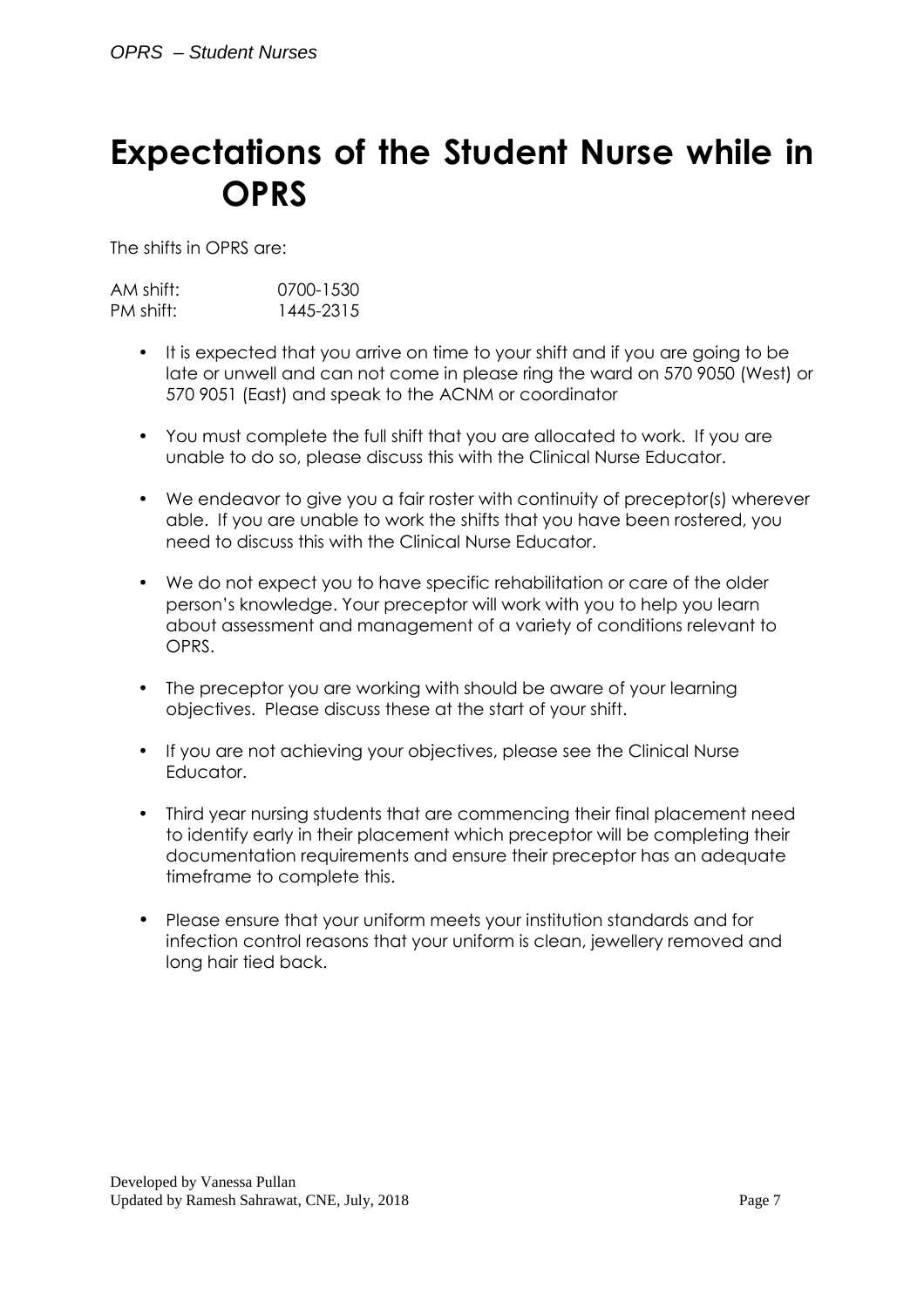# **Safety Measures in OPRS**

### **The emergency number for Fire, Cardiac Arrest and Security is 777**

Please familiarise yourself with

- The emergency exits
- Location of the fire manual call points
- Fire Hoses
- Emergency Trolley
- Defibrillator
- Emergency call bell system

In an emergency situation, please follow the direction of the medical and nursing staff.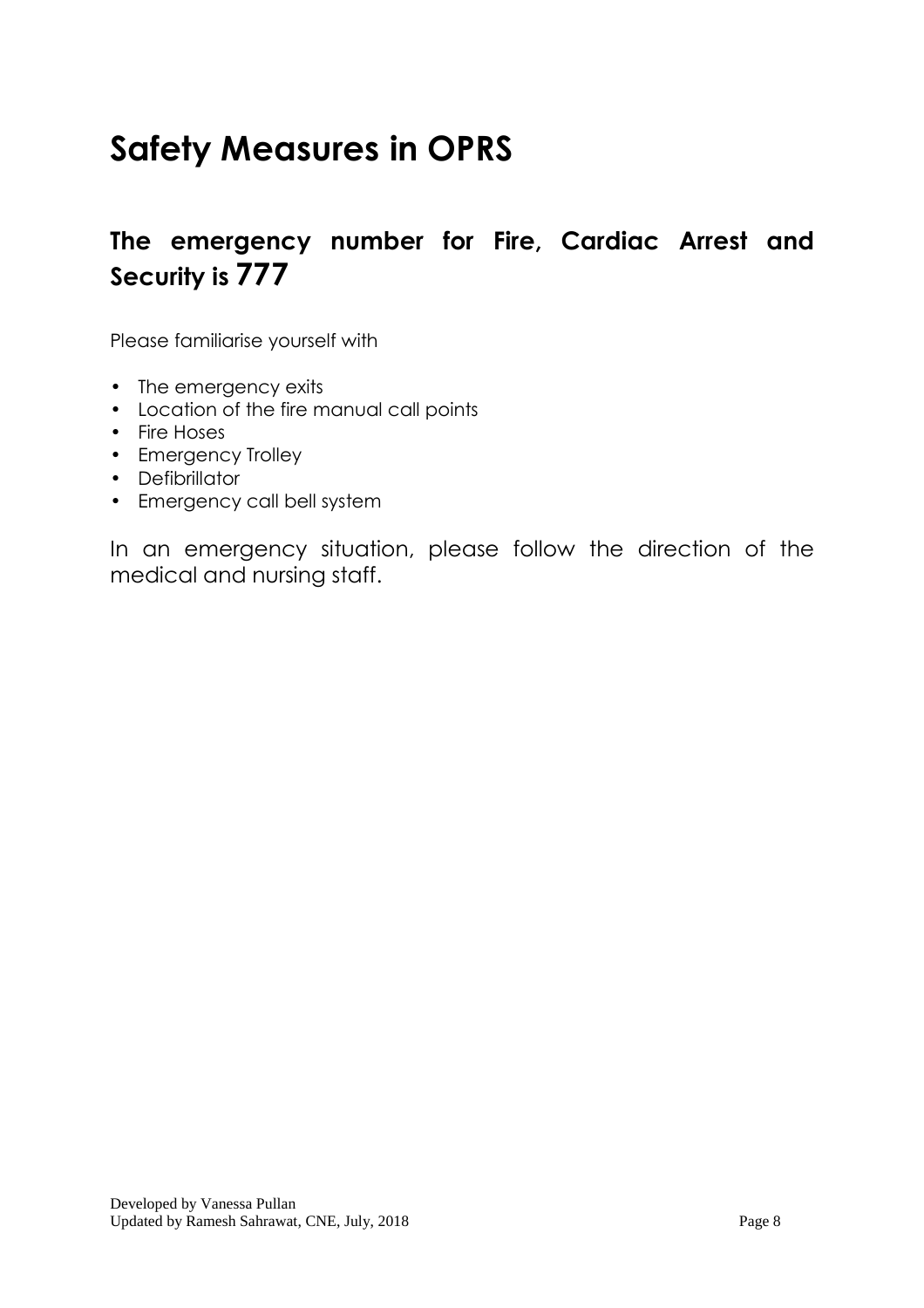## **Treasure Hunt**

This list is designed to help you become familiar with the environment, but is by no means exhaustive of all the things you will be required to locate.

- 
- 
- 
- $\Box$  Linen supplies  $\Box$  Roster
- 
- 
- 
- 
- 
- $\Box$  Commode store room  $\Box$  Photocopier
- 
- 
- 
- $\Box$  Oxygen isolation "shut off" valve  $\Box$  Incident Forms
- $\Box$  Weighing Scales  $\Box$  Bladder scanner
- $\Box$  Alcohol Swabs  $\Box$  Sterile Gloves
- $\Box$  Defibrillator  $\Box$  Macerator
- $\Box$  Where to store your bags
- $\Box$  Sling Hoist  $\Box$  Plain Gauze
- $\Box$  Dangerous Drug safe  $\Box$  Clinical policies & procedures
- $\Box$  ECG machine  $\Box$  "Notes on Injectable Drugs"
	-
- $\Box$  CNM/CNE Office  $\Box$  Manual BP machine
- $\Box$  BGL machine  $\Box$  Suction Equipment
- $\Box$  IV Syringes  $\Box$  Bio-hazard bags
- $\Box$  Patient Dining Room  $\Box$  Tympanic thermometer covers
- $\Box$  Staff tea room  $\Box$  Stationery supplies
	-
- $\Box$  Sara steady  $\Box$  Patient charts
- $\Box$  Portable Phone  $\Box$  Laboratory forms
- $\Box$  Dressing Materials  $\Box$  Alginate linen bags
	-
	-
	-
	-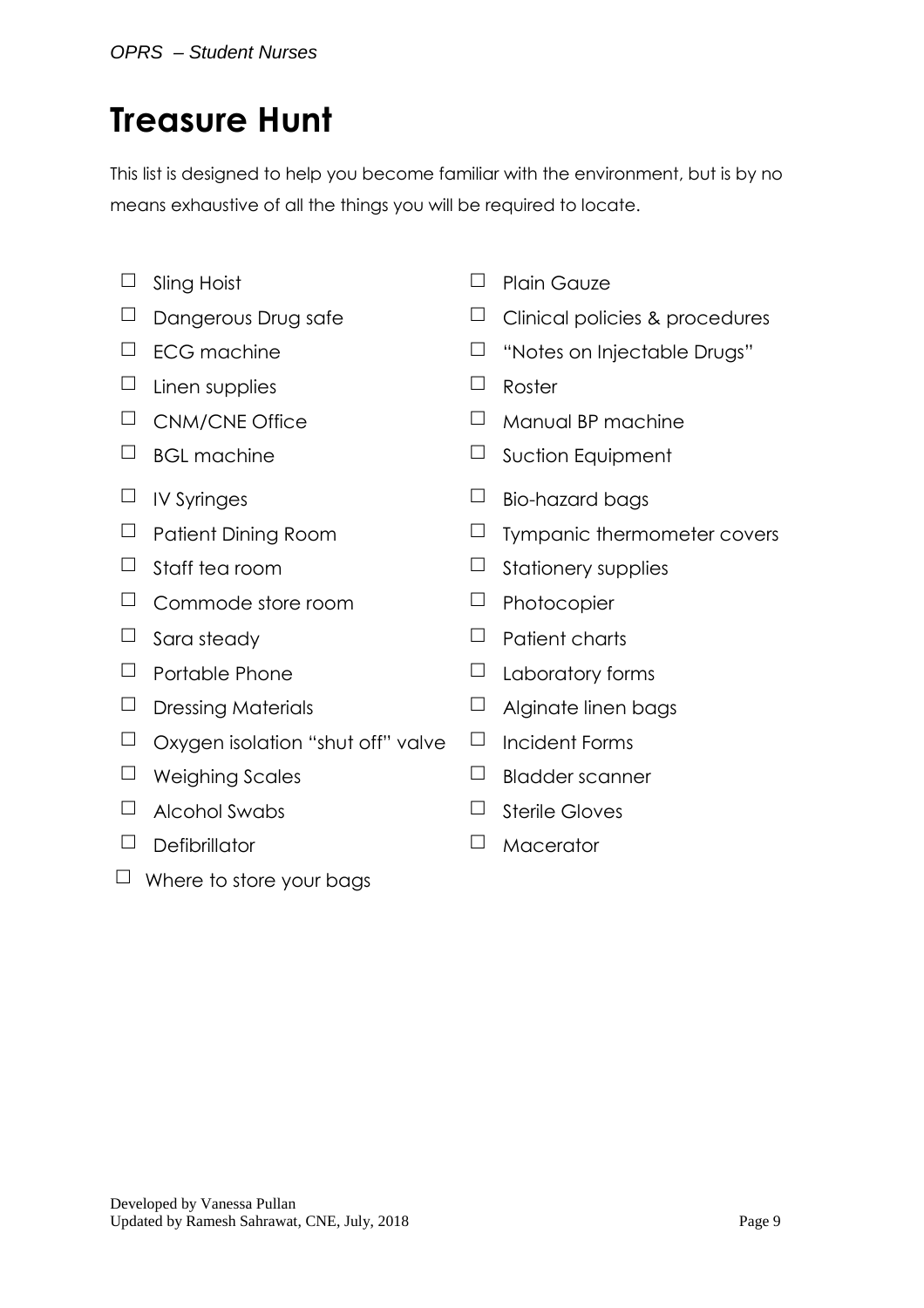# **Objectives**

These are examples of some skills/competencies that you may develop while on this clinical placement under the supervision of a Registered Nurse.

Please remember to discuss specific learning objectives with your preceptor/ACNM/CNE

- Daily hygiene cares
- Recordings including temperature, pulse, blood pressure (manual and automated), SpO2, and respiratory rates
- An understanding of interpreting the results of the above recording and the importance of the Early Warning Score (EWS)
- Nursing Documentation
- Understand the importance of monitoring blood sugar levels for those patients with Diabetes
- Attend ward rounds and case conferences
- Accompany patients for diagnostic procedures (with patient and ACNM permission)
- Administer oral medications under the direct supervision of a Registered Nurse. Please note that students are not permitted to check, administer or monitor IV drugs, fluids or blood products
- Complete admission and discharge procedures
- Have an understanding of the nursing assessment tools used in OPRS including the Nursing assessment form, Falls risk assessment, Malnutrition Screening Tool and Braden Scale
- Know the importance of setting goals with patients in OPRS
- Have an understanding of Stroke rehabilitation (OPRS west)
- Have a understanding of and the challenges faced by those patients who have a cognitive impairment or mental illness
- Familiarize yourself with the Bristol Stool chart and the importance of bowel monitoring/cares
- Learn to safely transfer and mobilise patients including the use of sliding boards/sheets, hoists and mobility aids
- Recognize the roles and functions of the wider MDT
- Gain an understanding of risk factors associated with dysphagia
- Know the importance of regular pressure area monitoring and the prevention equipment that is available
- Gain an understanding of wound care and the products available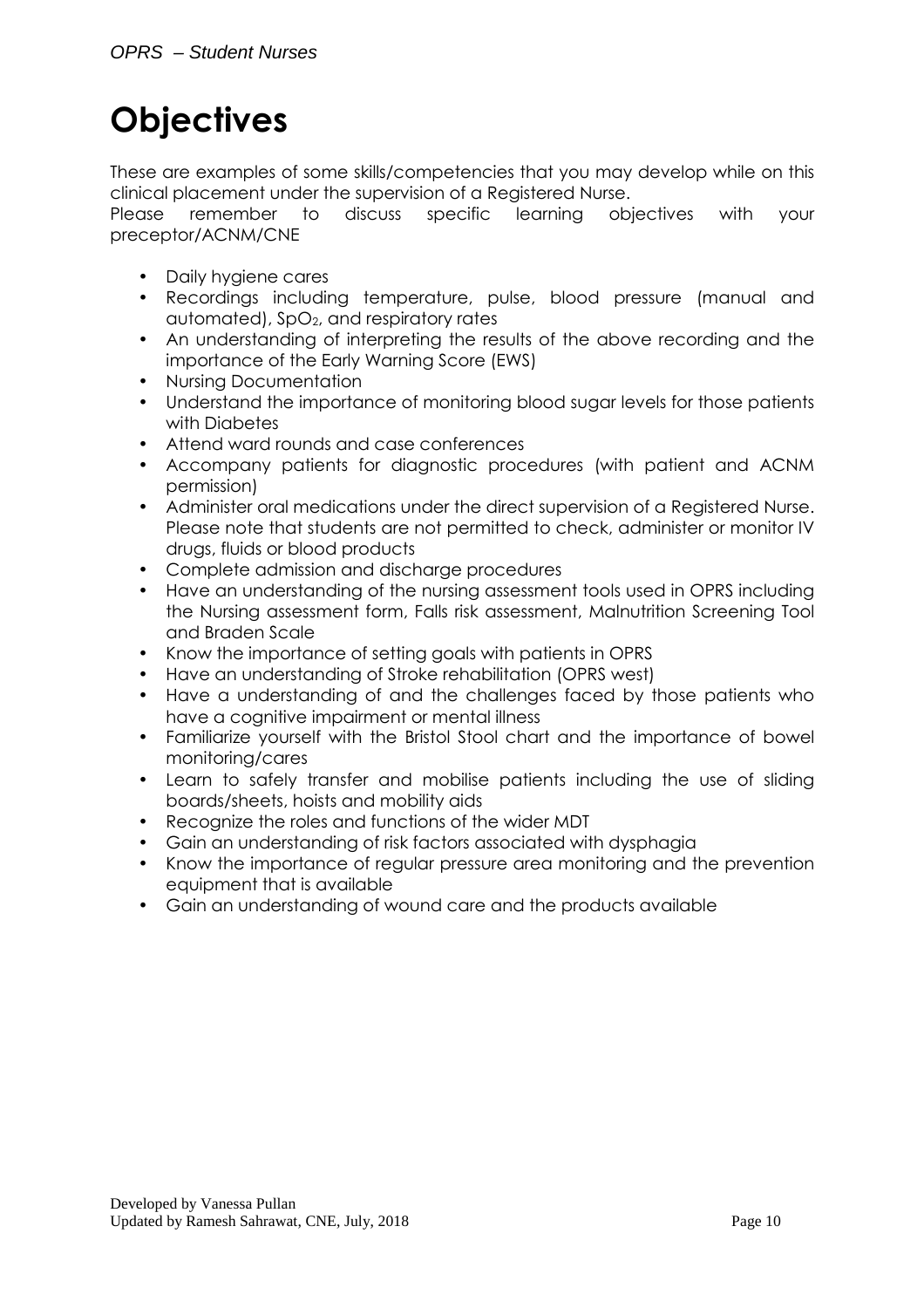# **Common Presentations to OPRS**

Patients in OPRS have been admitted to hospital with a wide range of medical conditions including

- CVA/Stroke
- Falls resulting in fractures
- UTI (Urinary tract Infection)
- Amputation
- Exacerbation of COPD
- Pneumonia
- Dementia
- Diabetes
- Congestive Heart Failure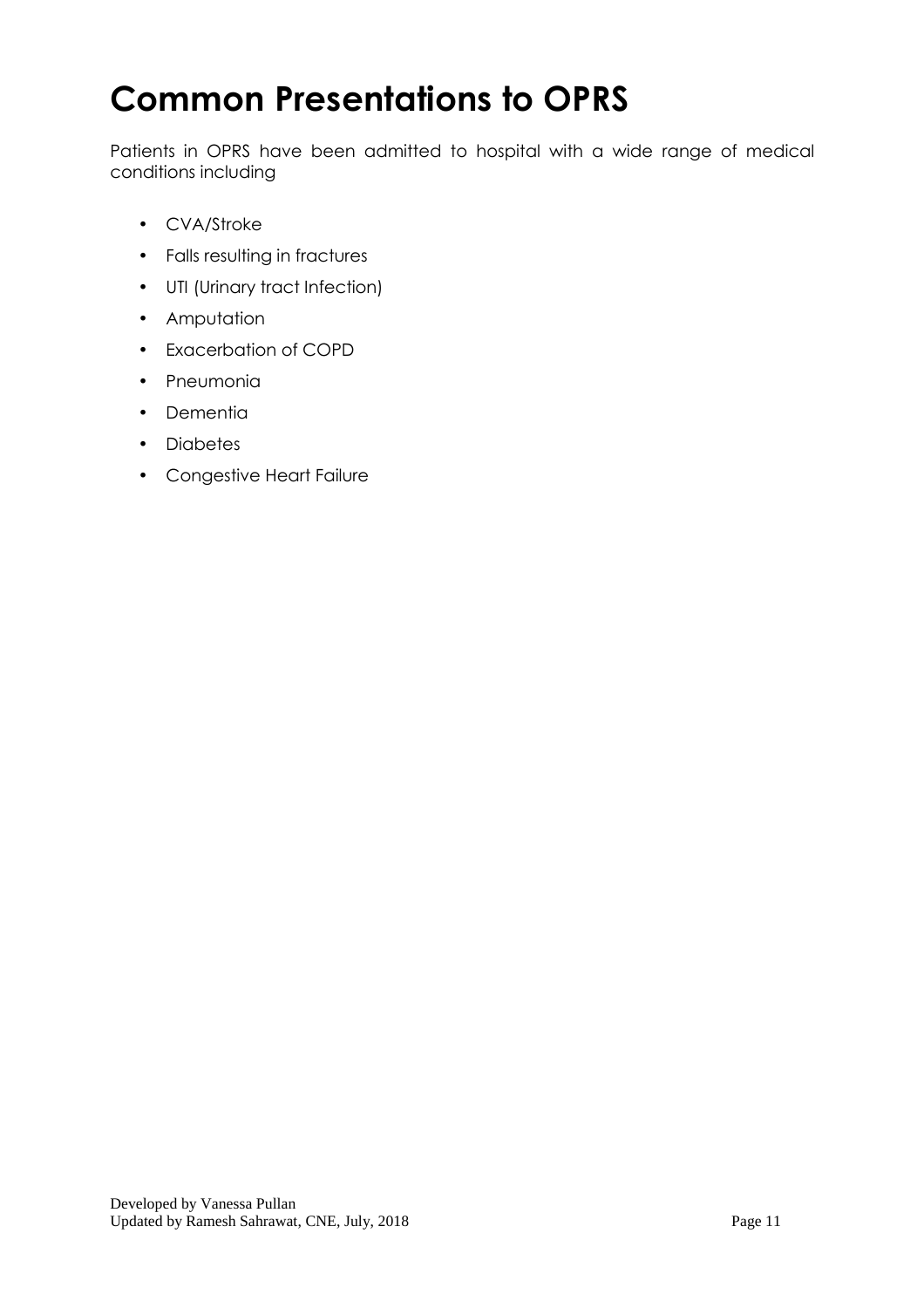# **Common Medications**

Patients in OPRS are taking a wide range of medications. Below is a list of common medications you may like to familarise yourself with;

- Aspirin
- Atorvastatin
- Cholecalciferol
- Citalopram
- Cilazapril
- Dabigatran
- Digoxin
- Furosemide
- Gabapentin
- Ibuprofen
- Laxsol
- Metoprolol
- Metformin
- Omeprazole
- Olanzapine
- **Paracetamol**
- Warfarin
- Laxsol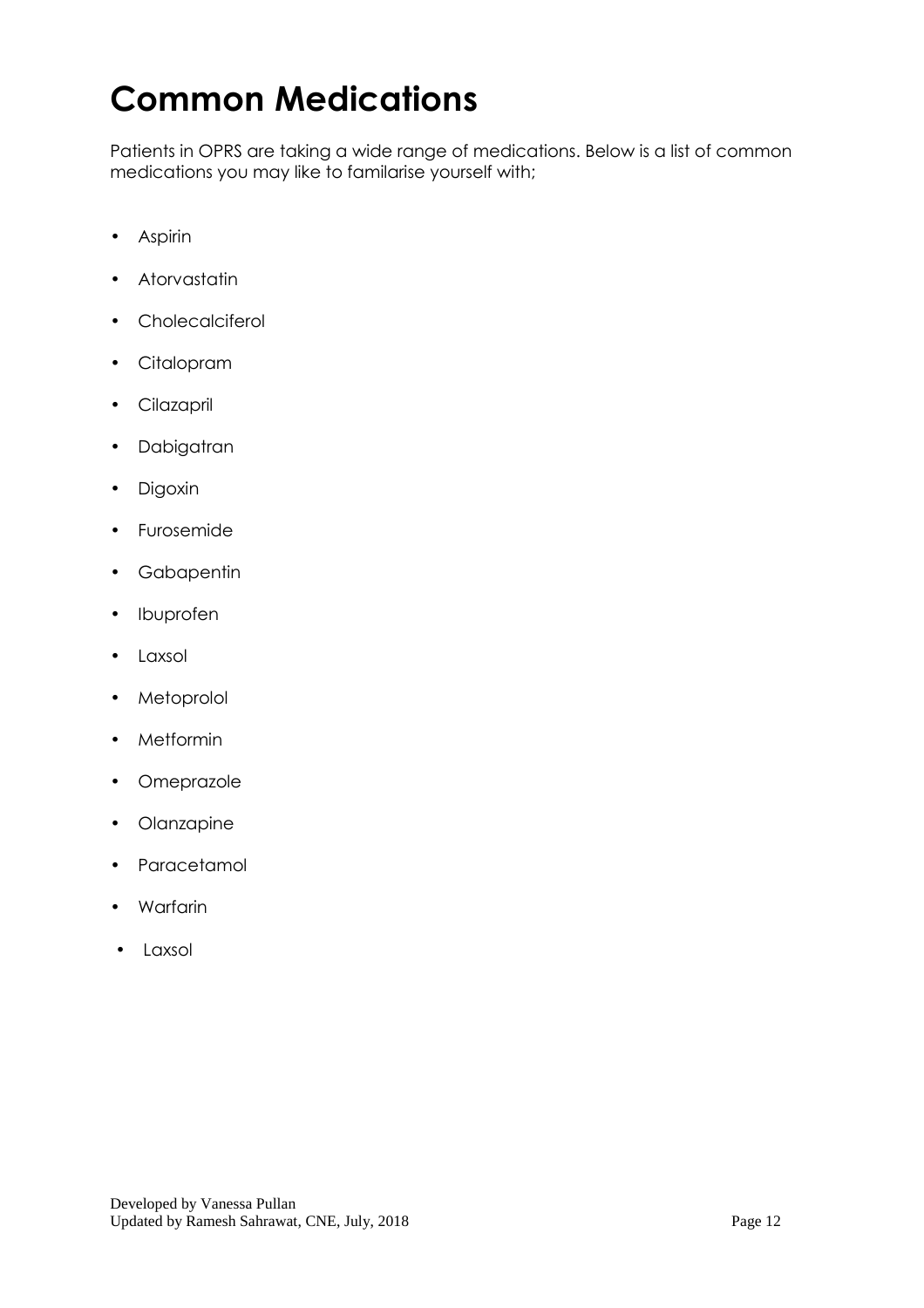# **Evaluation of your Clinical Preceptor**

Please return your evaluation to Shalini Vij (Clinical Nurse Educator)

Name of Preceptor\_\_\_\_\_\_\_\_\_\_\_\_\_\_\_\_\_\_\_\_\_\_\_\_\_\_\_\_\_\_\_\_\_\_\_\_\_ Date\_\_\_\_\_\_\_\_\_\_

#### **E =** Excellent **VG =** Very Good **S =** Satisfactory **NI =** Needs Improvement

Please read the following statements then tick the box that best indicates your experience

| My Preceptor:                                                                  | F | <b>VG</b> | S | <b>NI</b> |
|--------------------------------------------------------------------------------|---|-----------|---|-----------|
| Was welcoming and expecting me on the first day                                |   |           |   |           |
| Was a good role model and demonstrated safe and<br>competent clinical practice |   |           |   |           |
| Was approachable and supportive                                                |   |           |   |           |
| Acknowledged my previous life skills and knowledge                             |   |           |   |           |
| Provided me with feedback in relation to my clinical<br>development            |   |           |   |           |
| Provided me with formal and informal learning<br>opportunities                 |   |           |   |           |
| Applied adult teaching principals when teaching in<br>the clinical environment |   |           |   |           |

Describe what your preceptor did well

Describe anything you would like done differently

Signed:\_\_\_\_\_\_\_\_\_\_\_\_\_\_\_\_\_\_\_\_\_\_\_\_\_\_\_\_ Name:\_\_\_\_\_\_\_\_\_\_\_\_\_\_\_\_\_\_\_\_\_\_\_\_\_\_

Developed by Vanessa Pullan Updated by Ramesh Sahrawat, CNE, July, 2018 Page 13